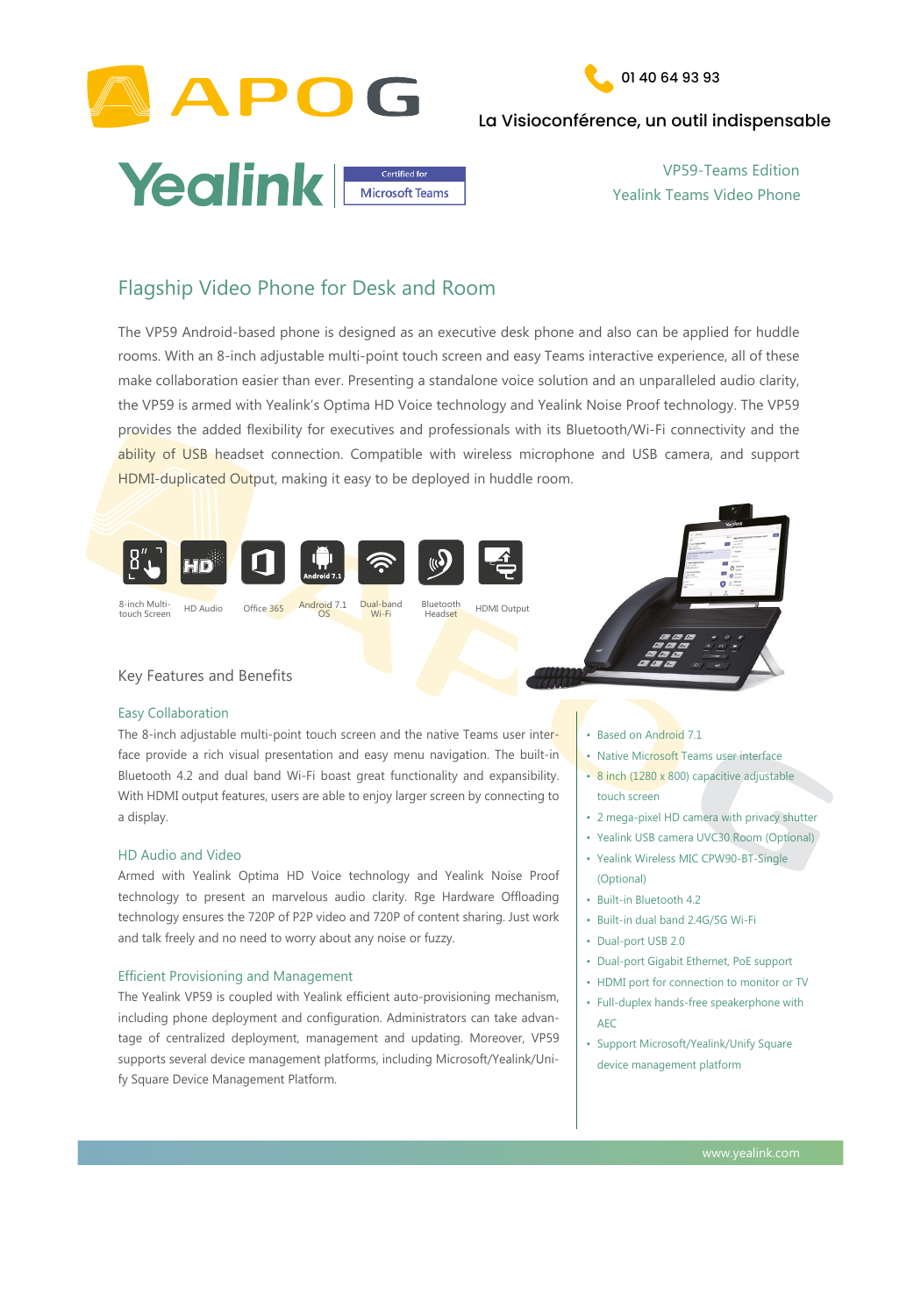



## La Visioconférence, un outil indispensable

# Yealink

### YEALINK NETWORK TECHNOLOGY CO., LTD. Email: sales@yealink.com Web: www.yealink.com

- Full-duplex hands-free speakerphone with AEC
- VAD, CNG, AEC, PLC, AJB, AGC

- Incoming/Outgoing P2P call
- Cloud PSTN call
- Call hold/Call mute/Call transfer/Call forward
- Group SimRing
- Synchronized call logs
- Visual voicemail

#### Video Features

- 2 mega-pixel camera with privacy shutter
- Horizontal field of view: 84°
- Vertical field of view: 54°
- Adjustable camera
- Plug and Play
- Yealink USB Camera UVC30 Room (Optional)

#### Call Handling Features

#### Conference Features

- Exchange Calendar Integration
- Time Display • Phone lock/unlock **Emergency calls Accessibility** Screensaver, Power Saving Wi-Fi connectivity • Supports Bluetooth/USB headsets Display and Indicator 8" 1280 x 800 capacitive touch screen IPS LCD • 10 points multi-touch surface • LED for call and message waiting indication • Multilingual user interface **Native Teams interface Interface Dual-port Gigabit Ethernet** Power over Ethernet (IEEE 802.3af), class 3 Built-in dual band Wi-Fi:
	- Network standard: IEEE802.11a/b/g/n/ac
	- Transmission rate: Up to 433Mbps (dynamic)
	- Frequency range: 2.4GHz/5.0GHz
- Supports Unify Square Device Management Platform Network and Security • IPv4/IPv6 • IP Assignment: Static/DHCP • HTTP/HTTPS web server • Time and date synchronization using SNTP **Transport Layer Security (TLS)** • HTTPS certificate manager • Digest authentication using MD5/MD5-sess • IEEE802.1X Other Physical Features • Color: Classic Grey **External Yealink AC adapter (optional):**  AC 100~240V input and DC 12V/1A output USB output currency:  $5V = 500mA$ Power consumption (PSU): 6.24W-9W Power consumption (PoE): 7W-10.2W Dimension (W\*D\*H\*T): 273mm\*226mm\*285mm\*42mm
- Meeting Call controls (Mute/unmute, hold/resume, hang up, add/remove participant)
- Meeting Details
- Schedule Teams meeting
- Join Skype for Business meetings

#### Presence and Contacts

- Configuration: browser/phone/Auto provisioning
- Provisioning priority management • Auto Provisioning via Activation Code
- Yealink Redirection and Provisioning Service (RPS)
- QoE (Monitoring Reports)
- Reset to factory, reboot
- Presence Integration, Presence status control: available, busy, DND, be right back, off work, away, reset status
- Set status message
- Corporate Directory Access
- Contact Picture Integration

Built-in Bluetooth 4.2:

- 1 x USB port (2.0 compliant) for USB headsets
- 1 x USB port (3.0 compliant) for extending camera with
- USB3.0 cable
- 1 x RJ9 (4P4C) handset port
- 1 x RJ9 (4P4C) headset port
- 1 x HDMI output port
- 1 x Security lock port

| <b>Audio Features</b>                                        | <b>Phone Features</b>         | Package tracing export, system log                   |
|--------------------------------------------------------------|-------------------------------|------------------------------------------------------|
| • HD voice: HD handset, HD speaker                           | Sign in with user credentials | Screenshot via URL                                   |
| • Hearing aid compatible (HAC) handset                       | Sign in via website           | <b>View license status</b>                           |
| Yealink Wireless Mic CPW90-BT-Single (Optional)<br>$\bullet$ | Dark Theme                    | <b>Supports Microsoft Device Management Platform</b> |
| • Yealink Noise Proof Technology                             | <b>Time Display</b>           | <b>Supports Yealink Device Management Platform</b>   |

#### Management

- Operating humidity: 10~95%
- Operating temperature: -10~50°C (+14~122°F)

## Package Features Package content: - Yealink VP59 IP phone

- Handset with handset cord
- Ethernet Cable
- Stand
- Quick Start Guide
- Power Adapter (Optional)
- Qty/CTN: 5 PCS
- N.W/CTN: 12.39 kg
- G.W/CTN: 13.43 kg
- Giftbox size: 336 mm\*364 mm\*112 mm
- Carton Meas: 587 mm\*376 mm\*350 mm

VP59-Teams Edition Yealink Teams Video Phone